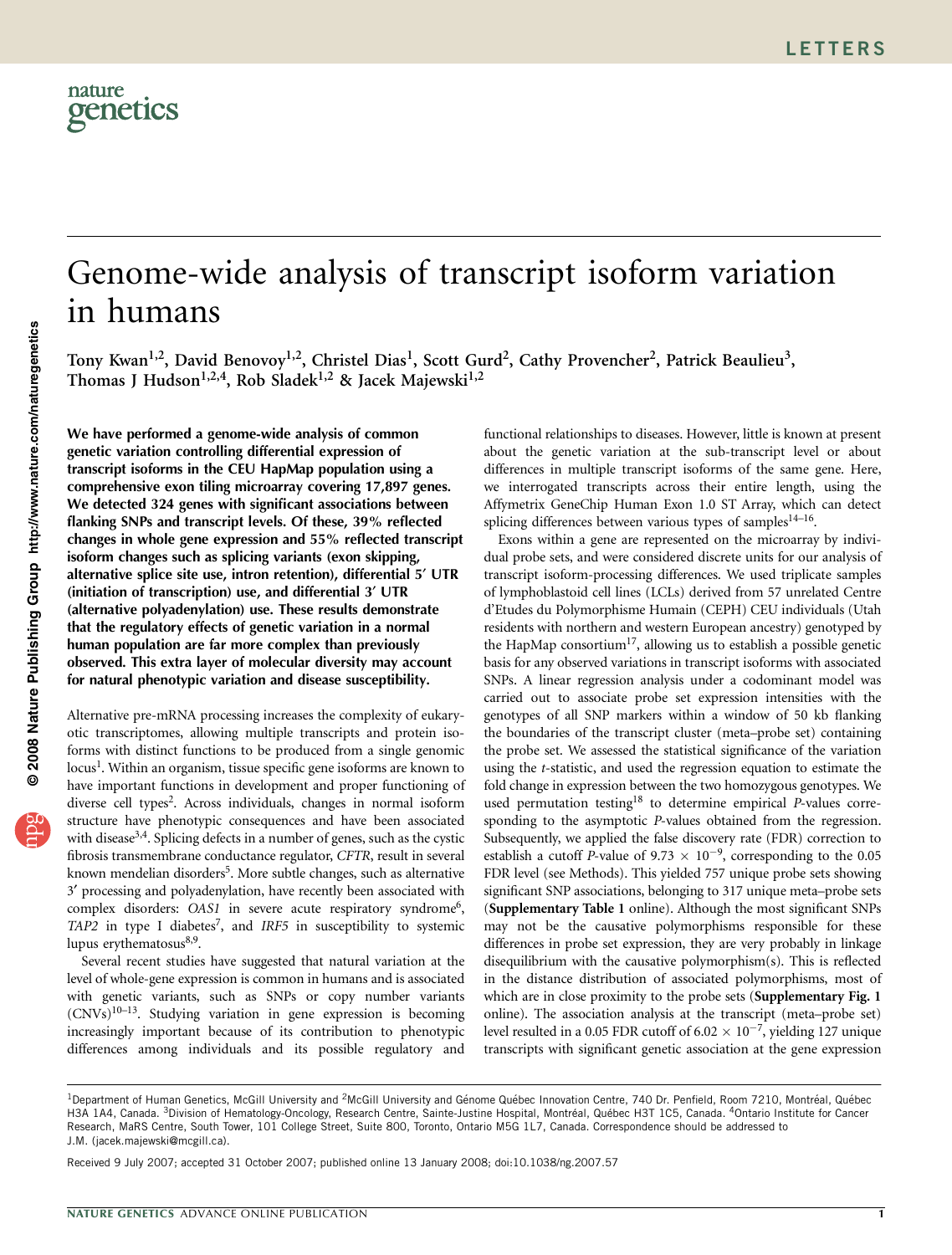<span id="page-1-0"></span>

Figure 1 Analysis steps from identification of significant probe set in the PARP2 gene to validation. (a) Linear regression analysis of expression scores for probe set (PS) 3527423 with genotypes of SNP rs4981998, giving a P-value of 2.81  $\times$   $10^{-30}$ . Probe set scores for each individual are shown in red and regression line is indicated with blue dashes. (b) Visualization of

probe set 3527423 in the context of all other probe sets belonging to the same transcript (meta–probe set 3527418). For each probe set, the significance level (P-value) is graphed (red line), along with fold change expression between the mean scores of the two homozygous genotypes (mean<sub>TT</sub> / mean<sub>CC</sub>) (vertical blue bars). The solid horizontal red and blue lines represent the significance and fold change expression for the regression analysis at the meta– probe set level against SNP rs4981998. Arrow, probe set 3527423. (c) RT-PCR validation of probe set 3527423 using flanking exon-body primers. Individuals are highlighted by color according to their genotype for SNP rs4981998: CC (red), CT (black), TT (blue). (d) Schematic of 5' end of two isoforms of PARP2 with exon array probe sets shown below the exons. The significant probe set 3527423 is highlighted in red and corresponds to alternative 5' splice site use resulting in a larger second exon for NM\_005484.

level. Of these 127 transcripts, all but seven were common to the 317 transcripts derived from the regression analysis at the probe-set level; therefore, our final dataset comprised 324 transcripts predicted to have expression changes at the meta–probe set and/or probe set level.

We examined the 324 transcripts in greater detail (Fig. 1; examples in [Fig. 2](#page-2-0)) to determine the nature of the isoform changes on a transcript level (summarized in Supplementary Table 2 and Supplementary Fig. 2 online). Expression changes were automatically classified on the basis of the positions of the variable probe sets, followed by manual curation based on visualization of the entire transcript (Supplementary Fig. 2). A large number of genes (127, or 39%) showed whole-gene expression changes. However, an even larger proportion (55%) of genes showed transcript-isoform changes only, without an accompanying change in the expression of the entire locus. Nearly half of these transcript variations were at the splicing level (85, or 26%), with the remaining changes at the level of transcript termination (57, or 18%) and initiation (35, or 11%) ([Fig. 3](#page-2-0)). It should be noted that some of the genes showing changes in the expression level of the whole gene also showed further changes in splicing, transcript termination and/or transcript initiation, suggesting that transcript isoform variation constitutes a large part of the genetic variation we have observed. A small number (20, or 6%) of genes showed very complex patterns of isoform variation that were difficult to interpret. Notably, when we compare the proportion (18%) of significant probe sets within the 3' untranslated regions (UTRs) with the proportion of all 3' UTR core probe sets (13%) on the array, we found a significant over-representation (Pearson's chi-squared test,  $P = 5.73 \times 10^{-6}$  of probe sets in this region, indicating that transcript termination variations may occur more frequently than expected. Because predicted changes to the 3<sup>'</sup> UTR may affect mRNA stability and subcellular localization, this type of isoform variation may have important regulatory roles. These findings illustrate a very complex pattern of expression changes associated with genetic variation, encompassing alterations at the whole-gene expression level and/or differences in transcript isoforms.

We proceeded, using two different methods, to validate 32 of our top candidate events distributed among the coding (16), 5' UTR (6), and 3¢ UTR (10) regions. For alternative splicing events of internally located probe sets, we performed RT-PCR on our entire panel of cell lines using exon-body primers in the two exons flanking the candidate probe set (Fig. 1c). We confirmed 15 probe sets showing SNP association to splicing of a cassette exon or intron ([Table 1](#page-3-0)) and classified them as follows: eight probe sets corresponded to splicing of a coding exon, four probe sets were located in the 5' UTR and resulted in the removal of potential promoter sequences or alternative start codon use, two probe sets were found within intronic regions and resulted in intron retention, and the remaining probe set was located in the 3¢ UTR and altered its length. The second, more sensitive validation method using quantitative real-time RT-PCR was applied to differentially expressed probe sets within the 5' or 3' UTR and to those in which one of the flanking probe sets was missing in one of the alternative isoforms. We designed sets of primers to amplify the differentially expressed probe set itself and compared the resulting PCR products to ones corresponding to adjacent probe sets showing no association to the SNP and also expected to have similar expression levels across all cell lines. Quantitative PCR data was used to perform a linear regression fit with the original associated SNP and confirm the significance and direction of the association analysis with the microarray data at a nominal P-value of 0.05/N, where N is the number of candidates tested in the real-time RT-PCR. Using this method, we validated six UTR-located probe sets showing SNP association: four in the 3' UTR (alternative polyadenylation) and two in the 5' UTR (differential transcriptional initiation). We also used this method on the candidate probe sets that failed our initial validation method owing potentially to low sensitivity of endpoint PCR of minor isoforms, and we were able to validate another four probe sets: two within coding regions and two within the 3¢ UTRs. In total, 25 of 32 candidate probe sets were validated, for a success rate of 78%. The remaining 7 probe sets failed validation, which can be partially accounted for by unannotated SNPs located within the probe sets possibly leading to altered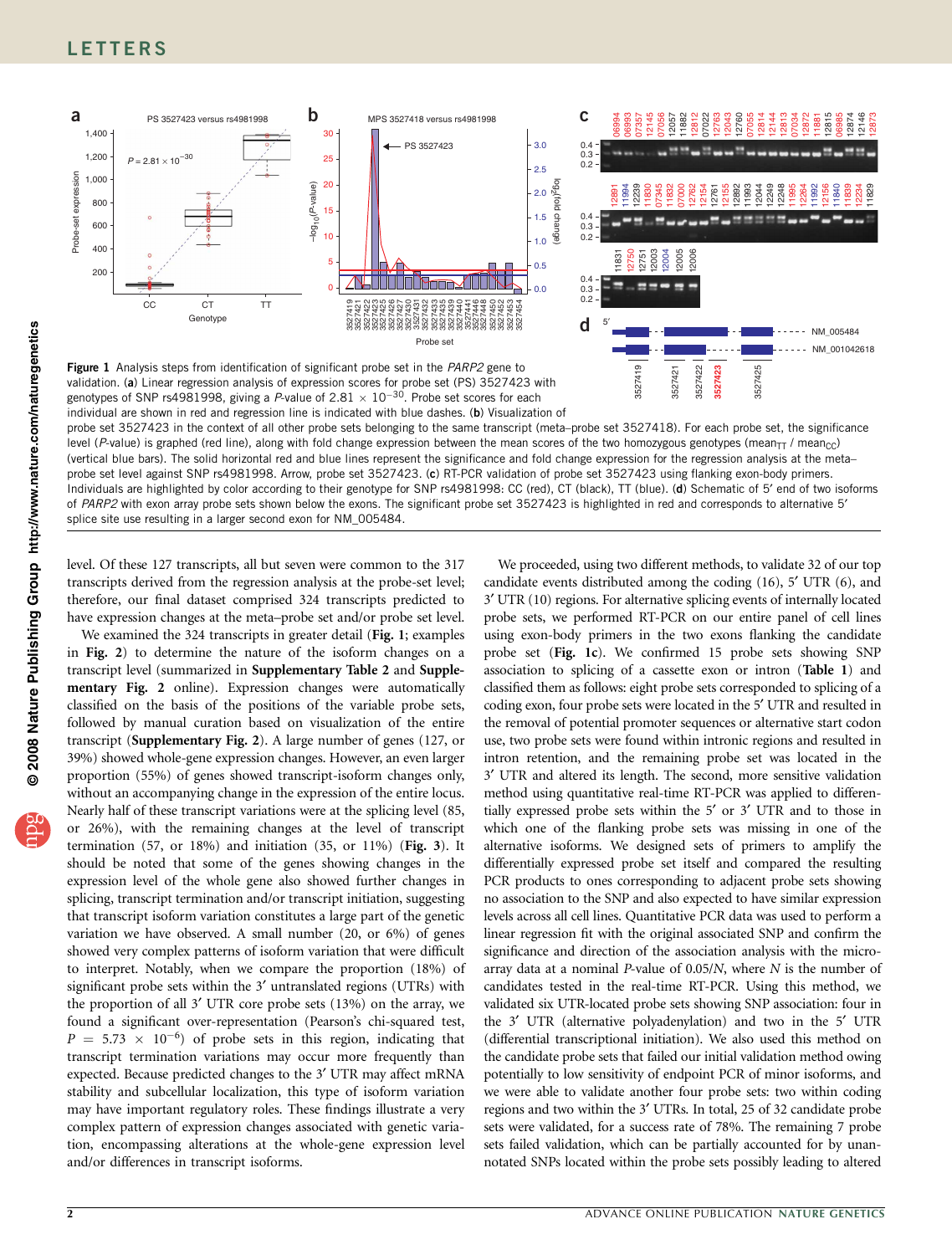<span id="page-2-0"></span>

hybridization signals<sup>19</sup> (see Methods), suboptimal primer design, limited sensitivity of our validation methods, and/or noise from the microarray. We also validated several differentially spliced exons under a more relaxed stringency below our estimated cutoff, indicating that the frequency of genes showing SNP-associated changes is probably greater than what can be estimated from our current analysis. A recent estimate suggests that  $\sim$  21% of annotated alternatively spliced genes are associated with SNPs that determine the relative abundances of the alternative transcript isoforms<sup>20</sup>.

A recent study used Illumina arrays to capture gene expression information within the CEU population<sup>[13](#page-6-0)</sup>. The Illumina design, along with many other expression platforms, targets probes to the 3' end of genes and cannot identify specific isoform changes. Our present results demonstrate that the nature of the changes is qualitatively different than previously reported for several genes in that study. For example, our analysis shows that IRF5, implicated in susceptibility to systemic lupus erythematosus, shows differences in the 3' UTR ([Fig. 4](#page-4-0)), where the A allele of rs10954213 creates a functional polyadenylation site, shortening its  $3'$  UTR<sup>8,9</sup>. This result for IRF5 contrasts the original predicted change at the gene expression level<sup>[10,13](#page-5-0)</sup> and occurs because the Illumina array interrogates IRF5 with a probe in the 3' UTR specific to the long isoform. Other examples previously classified as expression changes include PTER, which we show to have a variation in the 3<sup>'</sup> UTR, and C17orf81 (also known as DERP6), which shows alternative splicing of a cassette exon. Another interesting example is ERAP2, which has been reported as having an expression change<sup>10</sup>. Our results confirm this variation in expression; however, we additionally detect alternative splice-site use in one of the exons (Fig. 2a). Many platforms have been used so far in these population-wide expression analyses, and although there is substantial overlap between the studies, significant discordance also exists. A recent paper identified 374 geneexpression phenotypes associated with SNP markers from a study of Figure 2 Examples of different types of transcript isoform events observed. Data is graphed as in [Figure 1b](#page-1-0). (a) Gene expression level changes of ERAP2, including alternative splicing of a cassette exon. (b) Differential 3' UTR change of ERAP1 resulting in long and short isoforms with alternative stop codon use. (c) Expression of two TCL6 transcript isoforms that contain different 5<sup>t</sup> and 3' ends. (d) Increasing significance and fold change in expression levels toward the 3' end of the CCT2 gene, suggesting genetic variation associated with mRNA stability.

 $3,554$  genes<sup>10</sup>. Differences in statistical stringency and false discovery rate most likely explain the higher proportion of SNP associations in their study. However, their set of 3,554 genes was preselected for the most variable expression phenotypes among an original set of  $>8,000$  genes. This restricted set of genes may exclude examples of isoform changes without an accompanying change in whole-gene expression, which we observed in our study. In future expression association studies, comparative meta-analyses across different microarray designs may help eliminate platform-specific technical artifacts and allow the elucidation of true isoform and gene-level variations.

We show that tools such as the exon array, targeting probes to many regions of the gene, give a more complete picture of the true complexity of variation in gene expression than previously believed. This variation exists at all levels of transcript processing, beginning with initiation of transcription, through premRNA splicing<sup>16,20,21</sup>, to alternative polyadenylation, and it has the potential to exert diverse cellular responses and phenotypic effects.



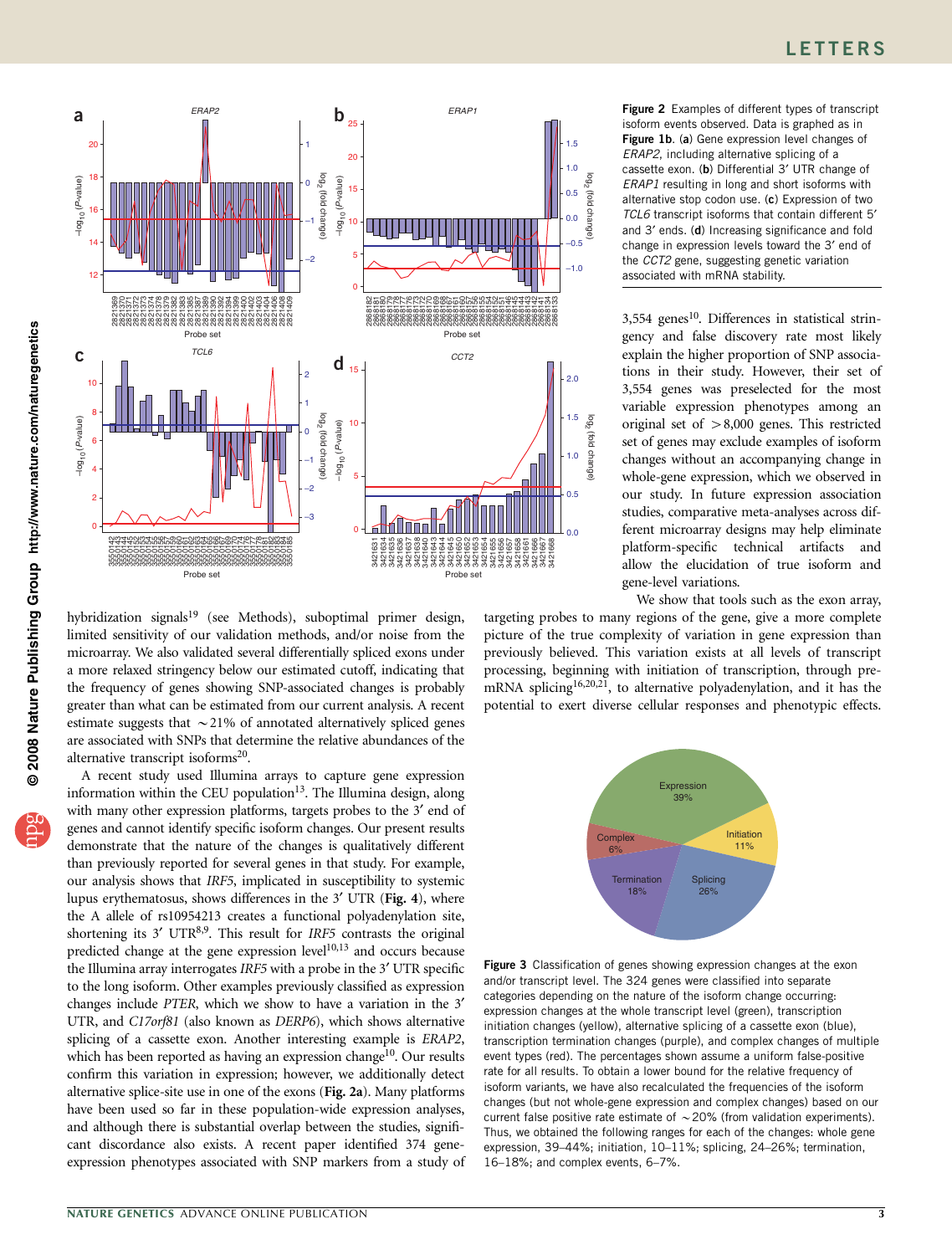### <span id="page-3-0"></span>Table 1 Validation of candidate probe sets

| Gene              | Probe set | SNP        | $P$ -value                      | Chromosomal location      | Probe set<br>location | Type of event                                | RefSeq/EST<br>evidence |
|-------------------|-----------|------------|---------------------------------|---------------------------|-----------------------|----------------------------------------------|------------------------|
| CEP192            | 3779862   | rs482360   | $3.71 \times 10^{-19}$          | chr18:13047770-13048132   | Coding                | Intron retention                             | Yes                    |
| ZNF83             | 3869658   | rs1012531  | $2.72 \times 10^{-10}$          | chr19:57808794-57808830   | Coding                | Intron retention                             | Yes                    |
| C17orf57          | 3724617   | rs3760372  | $5.54 \times 10^{-12}$          | chr17:42793744-42793848   | Coding                | Exon skipping                                | Yes                    |
| CAST              | 2821249   | rs7724759  | $7.17 \times 10^{-16}$          | chr5:96102207-96102239    | Coding                | Exon skipping                                | Yes                    |
| CD46              | 2377476   | rs4844390  | $1.06 \times 10^{-14}$          | chr1:204329527-204329556  | Coding                | Exon skipping                                | Yes                    |
| ATP5SL            | 3863093   | rs1043413  | $9.38 \times 10^{-11}$          | chr19:46631033-46631167   | Coding                | Exon skipping                                | Yes                    |
| ERAP2             | 2821389   | rs2255546  | $8.37 \times 10^{-22}$          | chr5:96261677-96261705    | Coding                | Alternative splice site use                  | Yes                    |
| POMZP3            | 3057764   | rs2005354  | $3.77 \times 10^{-22}$          | chr7:75892151-75892256    | Coding                | Exon skipping                                | Yes                    |
| ULK4              | 2670619   | rs1717020  | $5.99 \times 10^{-11}$          | chr3:41932478-41932514    | Coding                | Exon skipping                                | <b>No</b>              |
| PARP2             | 3527423   | rs2297616  | $2.81 \times 10^{-37}$          | chr14:19883099-19883123   | Coding                | Alternative splice site use                  | Yes                    |
| ATPIF1            | 2327383   | rs2481974  | $4.26 \times 10^{-11}$          | chr1:28248451-28248478    | Coding                | Alternative splice site use                  | Yes                    |
| MRPL43            | 3303658   | rs12241232 | $1.24 \times 10^{-11}$          | chr10:102731257-102731290 | Coding                | Exon skipping, differential stop             | Yes                    |
|                   |           |            |                                 |                           |                       | codon use and 3' UTR length                  |                        |
| DKFZp451M2119     | 2588913   | rs10930785 | $1.93 \times 10^{-28}$          | chr2:178022380-178022482  | 5' UTR                | Exon skipping                                | Yes                    |
| RNH1              | 3358076   | rs11821392 | 4.34 $\times$ 10 <sup>-15</sup> | chr11:494826-494888       | 5' UTR                | Exon skipping                                | Yes                    |
| <b>SNX11</b>      | 3725089   | rs7224014  | $4.20 \times 10^{-9}$           | chr17:43543086-43543116   | $5'$ UTR              | Exon skipping                                | Yes                    |
| USMG5             | 3304753   | rs7911488  | $2.66 \times 10^{-24}$          | chr10:105143981-105144095 | 5' UTR                | Exon skipping                                | Yes                    |
| SEP15             | 2421300   | rs1407131  | $7.57 \times 10^{-13}$          | chr1:87091818-87092018    | 5' UTR                | Differential 5' UTR length                   | Yes                    |
| SLC35B3           | 2941033   | rs3799255  | $2.12 \times 10^{-10}$          | chr6:8380460-8380572      | 5' UTR                | Differential 5' UTR length                   | Yes                    |
| C17orf81          | 3708382   | rs2521985  | $2.55 \times 10^{-13}$          | chr17:7100907-7100934     | 3' UTR                | Exon skipping, differential<br>3' UTR length | Yes                    |
| ERAP1             | 2868133   | rs7705827  | $6.09 \times 10^{-19}$          | chr5:96123330-96124483    | 3' UTR                | Differential 3' UTR length                   | Yes                    |
| TAP <sub>2</sub>  | 2950168   | rs3763355  | $1.98 \times 10^{-13}$          | chr6:32897620-32897880    | 3' UTR                | Alternative splice site use,                 | Yes                    |
|                   |           |            |                                 |                           |                       | differential                                 |                        |
|                   |           |            |                                 |                           |                       | 3' UTR length                                |                        |
| IRF5              | 3023264   | rs6969930  | $8.27 \times 10^{-22}$          | chr7:128183412-128183723  | 3' UTR                | Differential 3' UTR length                   | Yes                    |
| PPIL <sub>2</sub> | 3938301   | rs5999098  | $1.46 \times 10^{-12}$          | chr22:20374916-20375108   | 3' UTR                | Differential 3' UTR length                   | Yes                    |
| <b>PTER</b>       | 3236819   | rs1055340  | $5.25 \times 10^{-18}$          | chr10:16595519-16595641   | 3' UTR                | Differential 3' UTR length                   | No                     |
| <b>WARS2</b>      | 2430765   | rs1325933  | $3.53 \times 10^{-8}$           | chr1:119285989-119286236  | 3' UTR                | Differential 3' UTR length                   | Yes                    |

List of candidate probe sets validated by qualitative or quantitative RT-PCR. The gene name and the significant probe set are indicated along with the SNP and P-value from the linear regression analysis. The chromosomal location of the probe set is also shown, including its relative location within the gene. The nature of the isoform change is indicated, as is any existing RefSeq or EST evidence of this change.

Transcript alterations within coding regions of the gene, such as the addition or removal of sequences coding for functional domains or the introduction of premature stop codons, may greatly alter the protein sequence, structure and function<sup>22,23</sup>. Changes outside the coding regions can also have wide-ranging regulatory consequences. Differential exon selection within the 5' and 3' UTRs may alter mRNA stability and translational efficiency by the addition or removal of regulatory sequences. In some genes (for example, ATPIF1 and TAP2), selection of an alternative splice site for the terminal exon resulted in differential stop codon use and, consequently, changes in the length and composition of the 3' UTR. Alterations in the 3' UTR can also be effected by alternative use of polyadenylation sites, and approximately half of human genes are predicted to contain several polyadenylation sites, resulting in transcripts with different 3' UTR lengths<sup>24,25</sup>. Altering a functional polyadenylation site through a single polymorphism may lead to isoform switching. The 3¢ UTR is also involved in post-transcriptional regulation through the targeting of specific UTR sequences by microRNAs (miRNA)<sup>26,27</sup>. Expression of multiple isoforms may be indirectly controlled through the differential expression of miRNAs or by polymorphisms in these miRNA-specific sequences. The end consequence of many of these alterations in the UTRs affects a cascade of downstream processes such as stability, localization and translation efficiency, and it directly contributes to phenotypic diversity and possible disease states. A systematic characterization of the polymorphisms to determine the true causative

SNPs resulting in these changes will lead to the possible identification of new regulatory motifs and is currently being undertaken.

Earlier studies suggested that gene expression constituted an important piece of human variation, and although it remains a significant aspect, the added complexity of transcript-processing variations and the potential outcome of these differences greatly alter our earlier perceptions. We estimate that between 50 and 55% of gene expression variation is isoform based. Our results constitute an important change in way we view the effects of common genetic variation in humans and highlight the need for broader investigation into the causes of differential gene expression, as well as previously found and new disease associations that lack clear functional variants.

## **METHODS**

Cell line preparation. We obtained triplicate RNA samples from LCLs derived from the parents of 30 CEPH (CEU) trios (60 individuals) that had been genotyped for approximately 4 million SNPs by the International HapMap Project<sup>[17](#page-6-0)</sup>. Cells were grown at 37 °C and 5%  $CO<sub>2</sub>$  in RPMI 1640 medium (Invitrogen) supplemented with 15% (vol/vol) heat-inactivated FCS (Sigma-Aldrich), 2 mM L-glutamine (Invitrogen) and penicillin/streptomycin (Invitrogen). Cell growth was monitored with a hemocytometer and cells were collected at a density of  $0.8 \times 10^6$  to  $1.1 \times 10^6$  cells/ml. Cells were then resuspended and lysed in TRIzol reagent (Invitrogen). Three successive growths were performed (corresponding to the second, fourth and sixth passages) after thawing frozen cell aliquots. Three cell lines showed extremely poor growth and were not used in the study, leaving 57 LCLs for subsequent analyses.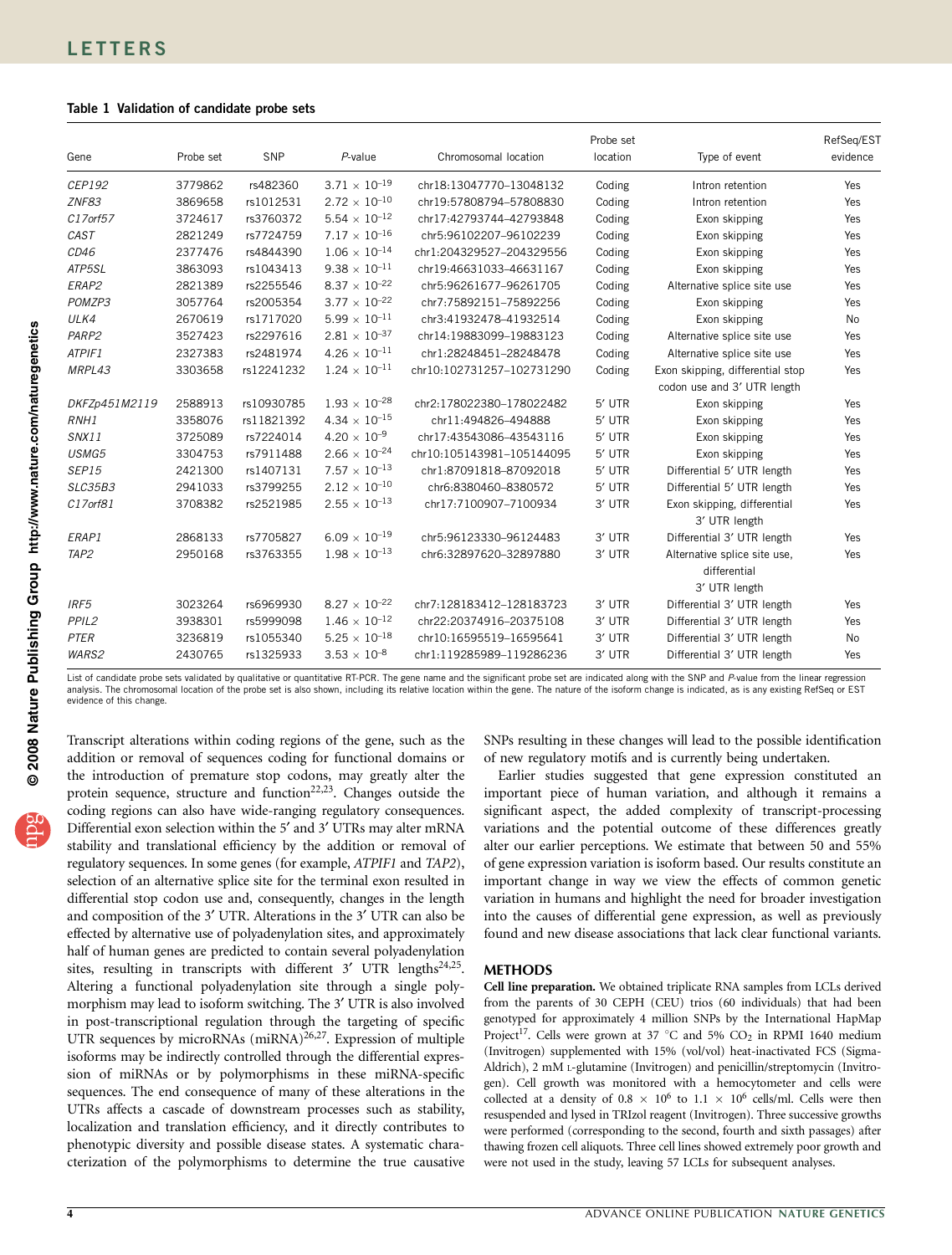# **LETTERS**

@ 2008 Nature Publishing Group http://www.nature.com/naturegenetics **© 2008 Nature Publishing Group http://www.nature.com/naturegenetics**

<span id="page-4-0"></span>

3' ends of the long and short isoforms of IRF5. Exons are shown in blue, introns are dashed lines, and solid horizontal lines below the exons indicate probe sets. (b) Regression analyses of probe sets 3023263 and 3023264 against SNP rs10954213. (c) Regression analysis of Ct counts from quantitative real-time RT-PCR against the genotype of SNP rs10954213, to confirm the original microarray data. We used two sets of primers on the panel of individuals, designed to amplify probe sets 3023263 and 3023264, respectively.

Affymetrix exon arrays. We isolated RNA using TRIzol reagent following the manufacturer's instructions (Invitrogen) and assessed the RNA quality using RNA 6000 NanoChips with the Agilent 2100 Bioanalyzer (Agilent). Biotinlabeled targets for the microarray experiment were prepared using 1 µg of total RNA. Ribosomal RNA was removed with the RiboMinus Human/Mouse Transcriptome Isolation Kit (Invitrogen) and cDNA was synthesized using the GeneChip WT (Whole Transcript) Sense Target Labeling and Control Reagents kit as described by the manufacturer (Affymetrix). The sense cDNA was then fragmented by uracil DNA glycosylase and apurinic/apyrimidic endonuclease-1 and biotin-labeled with terminal deoxynucleotidyl transferase using the GeneChip WT Terminal labeling kit (Affymetrix). Hybridization was performed using 5 micrograms of biotinylated target, which was incubated with the GeneChip Human Exon 1.0 ST array (Affymetrix) at 45 °C for 16–20 h. After hybridization, nonspecifically bound material was removed by washing and specifically bound target was detected using the GeneChip Hybridization, Wash and Stain kit, and the GeneChip Fluidics Station 450 (Affymetrix). The arrays were scanned using the GeneChip Scanner 3000 7G (Affymetrix) and raw data was extracted from the scanned images and analyzed with the Affymetrix Power Tools software package (Affymetrix).

Preprocessing and analysis of array hybridization data. The Affymetrix Power Tools software package was used to quantile-normalize the probe fluorescence intensities and to summarize the probe set (representing exon expression) and meta–probe set (representing gene expression) intensities using a probe logarithmic-intensity error model (see URLs below). High falsepositive rates are common in microarray studies, and previous studies have suggested that a major factor arises from probes overlapping SNPs that result in changes to hybridization intensity<sup>28</sup>, potentially influencing the apparent association between the SNP genotype and probe intensities. To reduce potential influences of SNPs on false positives, all probes containing known SNPs (dbSNP release 126) were masked out before summarizing probe set and meta–probe set scores. The presence of unannotated SNPs affecting probe hybridization will remain (see below), but these cannot be detected by any statistical methods except for the impractical solution of resequencing all probes across the panel used in the study. We also filtered probe intensity levels by magnitude of response, removing probes that seemed to be in the background. Probe intensities were extracted for a series of 16,934 antigenomic probes targeted to nonhuman sequences and averaged by their relative G+C content. The threshold for background expression was defined as the average intensity for a given G+C content plus 2 s.d. For any given genomic probe on the array, if the intensity across all samples was below the threshold for the same G+C percentage, then it was considered background and masked from the analysis. In total, 670,809 probes corresponding to core annotated probe sets were masked from the analysis, reducing the number of core probe sets in the analysis to 244,027 probe sets.

AA AG

**Genotype** 

GG

5

 $\Omega$ 

Association analysis and multiple test correction. We examined probe set expression levels for association with flanking SNPs. For each of the 244,027 core probe sets and 17,653 meta–probe sets, we tested for association of the expression levels to HapMap phase II (release 21) SNPs with a minor allele frequency of at least 5% within a 50-kb region flanking either side of the gene containing the probe set, using a linear regression model in the R software package. Raw P-values were obtained from the regression using the standard asymptotic t-statistic.

To correct for testing of associations between multiple probe sets and SNPs, we carried out permutation tests followed by FDR correction. Within each expression-versus-genotype matrix, we randomly permuted the expression values for all probe sets belonging to the same meta–probe set (to preserve the haplotype block structure). For each expression measurement, we computed and retained only the highest asymptotic P-value and produced the distribution of maximum P-values within the permuted dataset. The maximum asymptotic P-values from the experimental data were then converted into empirical P-values by mapping onto the permuted distribution. The above procedure corrects for testing multiple SNPs against each expression value. Subsequently, we performed an FDR correction<sup>[29](#page-6-0)</sup> on the empirical  $P$ -values, to control the FDR across multiple expression values. The procedure was applied separately to measurements at the probe set and meta–probe set levels. We used a 0.05 FDR criterion as a significance cutoff in our analysis. For the sake of clarity, all of the values and cutoffs quoted in the results correspond to the raw, uncorrected P-values.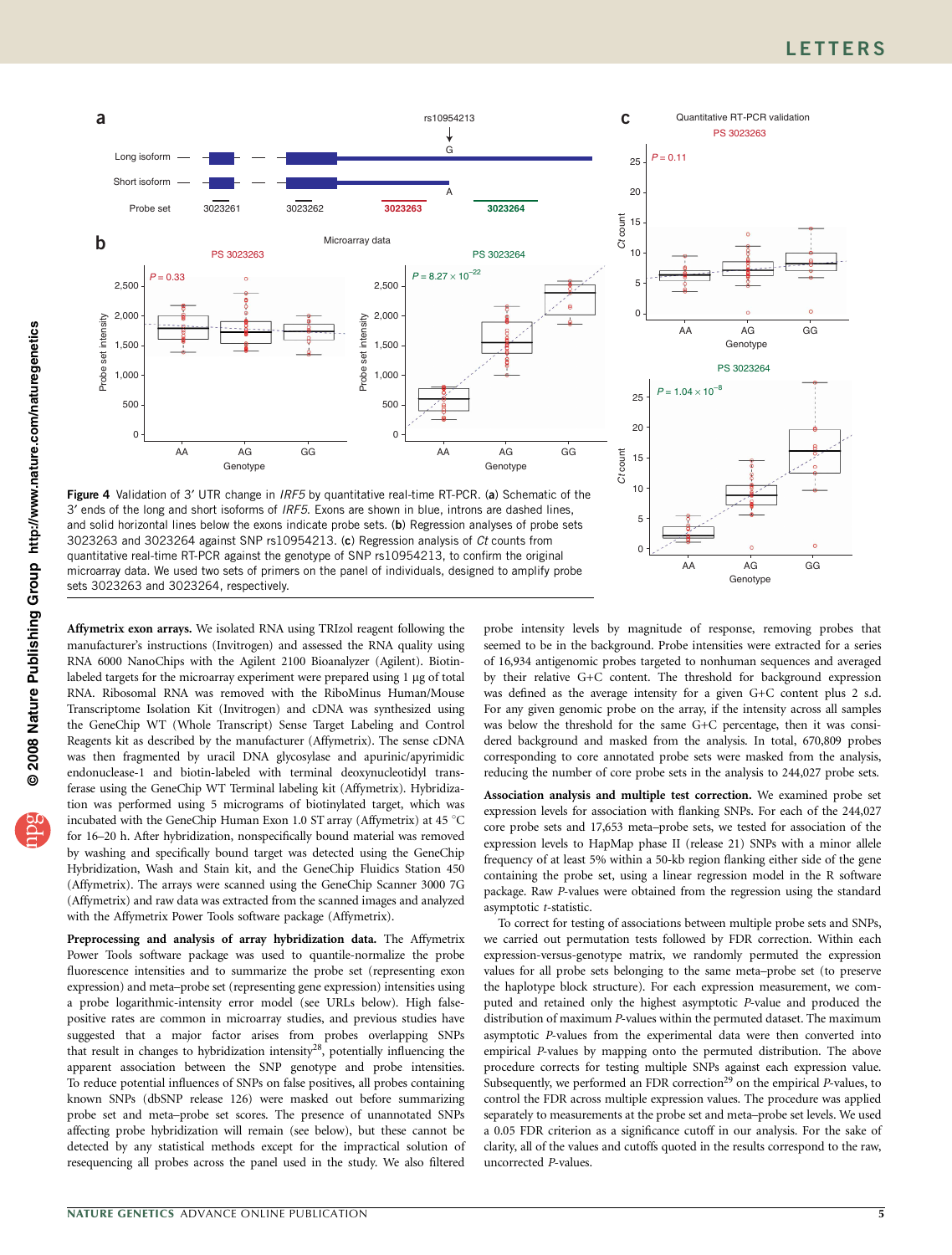<span id="page-5-0"></span>Classification of transcript isoforms. We developed an automated method to categorize the transcriptional and isoform changes. The algorithm first classifies transcripts as expression variants if there is an association of the entire meta– probe set significant at the  $P < 6.02 \times 10^{-7}$  level (see above for explanation of the cutoffs). Subsequently, the algorithm identifies all individual probe sets significant at the  $P < 9.73 \times 10^{-9}$  level that do not belong to the expression variants detected above. All such significant probe sets are then grouped into blocks corresponding to exons, according to their RefSeq annotation. Each significant block is classified as an initiation, splicing or termination change according to its position within the transcript (3', internal, or 5', respectively). Cases with two or more of the above events occurring in a single transcript are classified as complex. Finally, all results were manually curated. To visualize the potential nature of the isoform changes on a gene level, the probe sets were examined in the context of their transcript, mRNA, and EST information. For each gene predicted to have SNP-associated transcript- or exon-level expression changes, we plotted the P-values of all the corresponding probe sets and overlaid the fold change expression levels between the two homozygous genotypes for the significant SNP identified in the association analyses (Supplementary Fig. 2). We made minor adjustments (23 of 324 events) to the automated classifications, mostly in cases where the designations were not consistent with annotated alternative isoform structures or where the Affymetrix transcript annotation was incorrect.

Validation of transcript isoform changes. Total RNA was treated with 4 U of DNase I (Ambion) for 30 min to remove any remaining genomic DNA. Firststrand complementary DNA was synthesized using random hexamers (Invitrogen) and Superscript II reverse transcriptase (Invitrogen). All primers used for RT-PCR reactions (Supplementary Table 3 online) were designed using Primer3 (ref. 30) software. Candidate probe sets showing association were validated in two ways, depending on their location within the gene. For all probe sets located within coding exons and possessing flanking exons in all known RefSeq isoforms, we designed locus-specific primers within the adjacent flanking exons. Approximately 20 ng of total cDNA was then amplified by PCR using Hot Start Taq Polymerase (Qiagen) with an activation step at 95 °C (15 min) followed by 35 cycles at 95 °C (30 s), 58 °C (30 s) and 72 °C (40 s) and a final extension step at 72  $°C$  (5 min). Amplicons were visualized by electrophoresis on a 2.5% agarose gel.

For probe sets located within 5' or 3' untranslated regions or within exons that did not have a flanking exon, we designed a set of primers to amplify the differentially expressed candidate probe set itself. For comparison, other primer pairs were designed to amplify products that corresponded to the adjacent probe sets and were not significantly associated with the same SNP. Total expression measurements were carried out using real-time PCR with Power SYBR Green PCR Master Mix (Applied Biosystems) following the manufacturer's instruction on an ABI 7900HT (Applied Biosystems) instrument. The reaction was set up in 10 µl final volume applying the following conditions: 8 ng of total cDNA and 0.32 µM of gene-specific primers; cycling, 95 °C (15 min) and 95 °C (20 s), 58 °C (30 s), 72 °C (45 s) for 40 cycles. Relative quantification of each amplicon was evaluated on RNA from 57 cell lines in triplicate. For each amplicon, a standard curve was established using dilution series of a mix of cDNA samples with known total cDNA concentration. Human 18S rRNA was also quantified using TaqMan probes as a control for well-to-well normalization (TaqMan Pre-Developed Assay Reagents for Gene Expression – Human 18S rRNA, 4319413E, Applied Biosystems). The cycle threshold (Ct) values for each replicate were transformed to relative concentrations using the estimated standard curve function (SDS 2.1, Applied Biosystems) and normalized based on 18S real-time data from the same samples to account for well-towell variability. The quantitative data was used in regression analyses with the same SNP identified in the original association to confirm the significance, using a P-value threshold of 0.05/N where N is the number of candidate genes tested using this method. The regression line was required to be in the same direction as the original association. Quantitative RT-PCR of the control probe sets showing no association with the SNP were also required to be nonsignificant at this threshold.

Effect of unannotated SNPs on the analysis. We have previously shown that SNPs located within probes may affect their hybridization to target DNA<sup>[16](#page-6-0)</sup>, and have therefore conservatively masked out all probes containing SNPs to circumvent this problem. However, probes containing unannotated SNPs are not accounted for; therefore, we wanted to assess the effect of these unknown SNPs on our analysis. We selected 83 genes, each of which contained only a single significant probe set. Many (63) of these probe sets are supported by a single independent, nonoverlapping probe, and such probe sets are the most susceptible to the effect of SNPs, because every probe could potentially be affected by a single SNP. We sequenced the probe sets from the cell lines of six individuals, three from each of the two homozygous genotypes of the associated SNP. We observed that the sequences for 56 probe sets (67.5%) were identical in all samples tested, suggesting that these are more likely to be true events and not an artifact of one or more SNPs located in the individual probes representing the probe set. In the remaining 27 probe sets (32.5%), we identified previously unknown SNPs or indels overlapping one or more of the probes of the probe set, and in most cases, these polymorphisms segregated with one of the two homozygous sample groups, most likely giving rise to the apparent false-positive hit. We excluded these 27 probe sets from our candidate list presented in the manuscript. All of the remaining candidates are supported by two or more independent probes, and are much less susceptible to the effect of unknown SNPs. Only 2 out of the 32 candidates from the final dataset selected for validation (6%) contained previously unidentified SNPs and hence failed validation, showing that the effect of SNPs on the final results presented here is small.

URLs. Results from regression analyses at the probe set and meta–probe set levels, including gene-level plots of expression changes, and other relevant information can be found at the GRiD (Genetic Regulators in Disease) website ([http://www.regulatorygenomics.org\)](http://www.regulatorygenomics.org). For the probe logarithmic-intensity error model, see [http://www.affymetrix.com/support/technical/technotes/](http://www.affymetrix.com/support/technical/technotes/plier_technote.pdf) [plier\\_technote.pdf](http://www.affymetrix.com/support/technical/technotes/plier_technote.pdf).

Accession codes. US National Center for Biotechnology Information, Gene Expression Omnibus: The data discussed in this publication are accessible through the GEO Series accession number GSE9372.

Note: Supplementary information is available on the [Nature Genetics](http://www.nature.com/naturegenetics) website.

#### ACKNOWLEDGMENTS

The authors would like to thank D. Serre, T. Pastinen, E. Harmsen and H. Zuzan for helpful discussions and D. Sinnett for technical assistance. This work is supported by Genome Canada, Genome Québec and the Canadian Institutes of Health Research (CIHR). T.J.H. is the recipient of a Clinician-Scientist Award in Translational Research by the Burroughs Wellcome Fund and an Investigator Award from CIHR. J.M. is a recipient of a Canada Research Chair.

Published online at<http://www.nature.com/naturegenetics>

Reprints and permissions information is available online at [http://npg.nature.com/](http://npg.nature.com/reprintsandpermissions) [reprintsandpermissions](http://npg.nature.com/reprintsandpermissions)

- Kim, H., Klein, R., Majewski, J. & Ott, J. Estimating rates of alternative splicing in mammals and invertebrates. Nat. Genet. 36, 915-917 (2004).
- Black, D.L. Mechanisms of alternative pre-messenger RNA splicing. Annu. Rev. Biochem. 72, 291–336 (2003).
- 3. Faustino, N.A. & Cooper, T.A. Pre-mRNA splicing and human disease. Genes Dev. 17, 419–437 (2003).
- 4. Nissim-Rafinia, M. & Kerem, B. The splicing machinery is a genetic modifier of disease severity. Trends Genet. 21, 480-483 (2005).
- 5. Zielenski, J. Genotype and phenotype in cystic fibrosis. Respiration 67, 117–133 (2000).
- 6. Field, L.L. et al. OAS1 splice site polymorphism controlling antiviral enzyme activity influences susceptibility to type 1 diabetes. Diabetes 54, 1588-1591 (2005).
- 7. Qu, H.Q. et al. Genetic control of alternative splicing in the TAP2 gene: possible implication in the genetics of type 1 diabetes. Diabetes 56, 270-275 (2007).
- 8. Cunninghame Graham, D.S. et al. Association of IRF5 in UK SLE families identifies a variant involved in polyadenylation. Hum. Mol. Genet. 16, 579-591 (2007).
- 9. Graham, R.R. et al. Three functional variants of IFN regulatory factor 5 (IRF5) define risk and protective haplotypes for human lupus. Proc. Natl. Acad. Sci. USA 104, 6758–6763 (2007).
- 10. Cheung, V.G. et al. Mapping determinants of human gene expression by regional and genome-wide association. Nature 437, 1365–1369 (2005).
- 11. Spielman, R.S. et al. Common genetic variants account for differences in gene expression among ethnic groups. Nat. Genet. 39, 226-231 (2007).